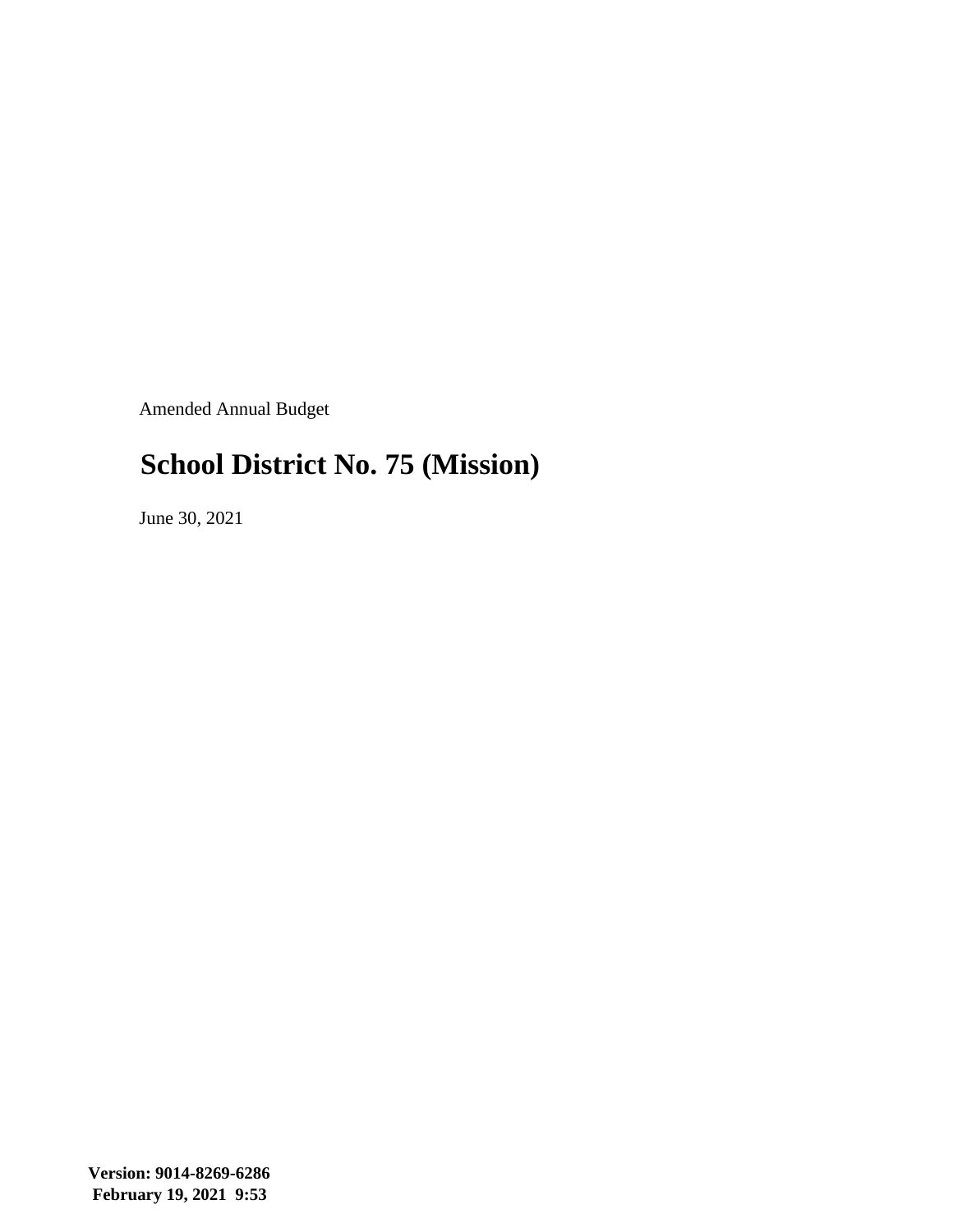June 30, 2021

**Table of Contents** 

\*NOTE - Statement 1, Statement 3, Statement 5 and Schedules 4A - 4D are used for Financial Statement reporting only.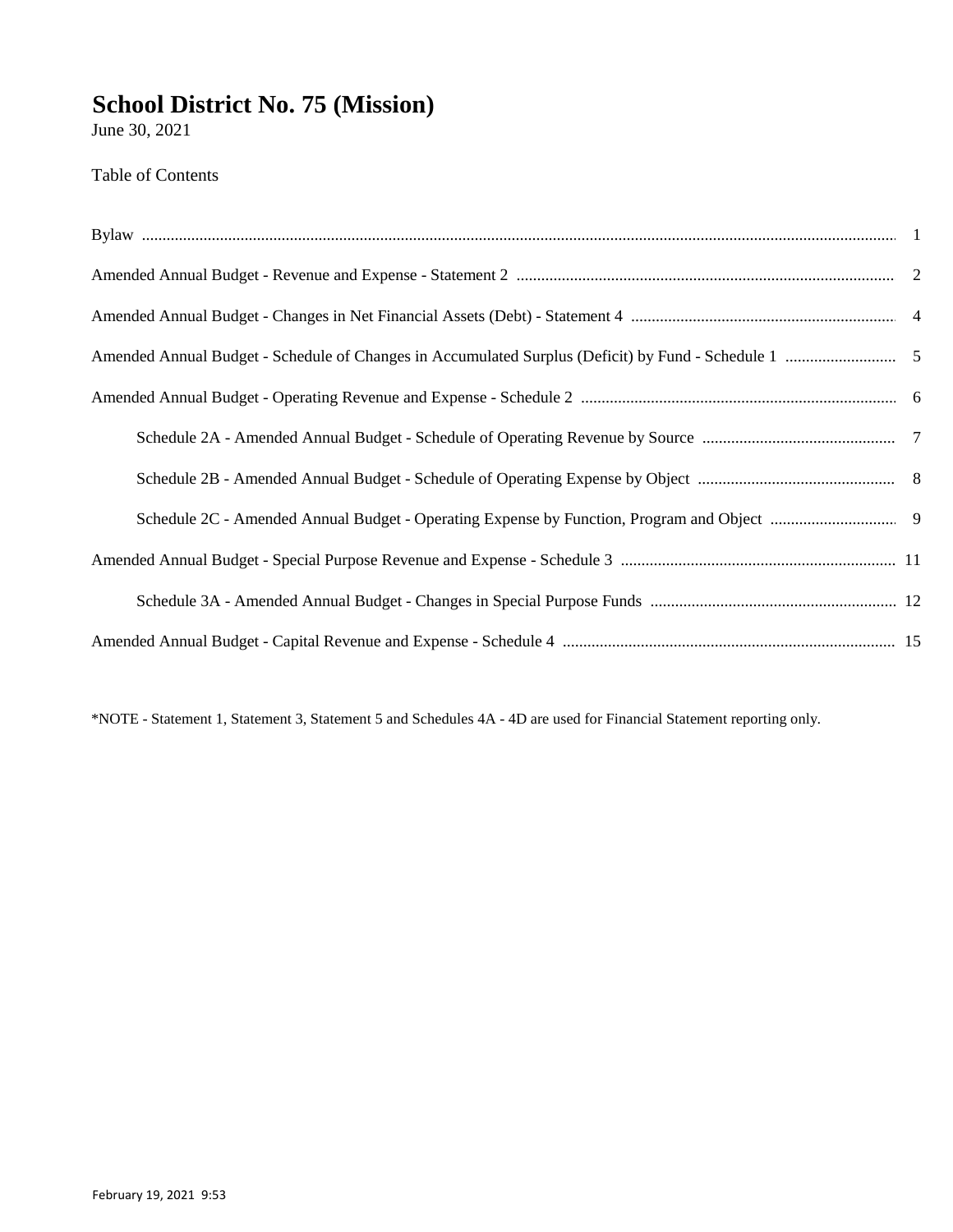#### **AMENDED ANNUAL BUDGET BYLAW**

A Bylaw of THE BOARD OF EDUCATION OF SCHOOL DISTRICT NO. 75 (MISSION) (called the ''Board'') to adopt the Amended Annual Budget of the Board for the fiscal year 2020/2021 pursuant to section 113 of the *School Act* , R.S.B.C., 1996, c. 412 as amended from time to time (called the "*Act* ").

- 1. Board has complied with the provisions of the Act respecting the Amended Annual Budget adopted by this bylaw.
- 2. This bylaw may be cited as School District No. 75 (Mission) Amended Annual Budget Bylaw for fiscal year 2020/2021.
- 3. The attached Statement 2 showing the estimated revenue and expense for the 2020/2021 fiscal year and the total budget bylaw amount of \$84,373,179 for the 2020/2021 fiscal year was prepared in accordance with the *Act* .
- 4. Statement 2, 4 and Schedules 1 to 4 are adopted as the Amended Annual Budget of the Board for the fiscal year 2020/2021.

READ A FIRST TIME THE 23rd DAY OF FEBRUARY, 2021;

READ A SECOND TIME THE 23rd DAY OF FEBRUARY, 2021;

READ A THIRD TIME, PASSED AND ADOPTED THE 23rd DAY OF FEBRUARY, 2021;

Original Signed by T. Loffler

**Chairperson of the Board**

**( Corporate Seal )**

Original Signed by C. Becker

**Secretary Treasurer**

I HEREBY CERTIFY this to be a true original of School District No. 75 (Mission) Amended Annual Budget Bylaw 2020/2021, adopted by the Board the 23rd DAY OF FEBRUARY, 2021.

Original Signed by C. Becker

**Secretary Treasurer**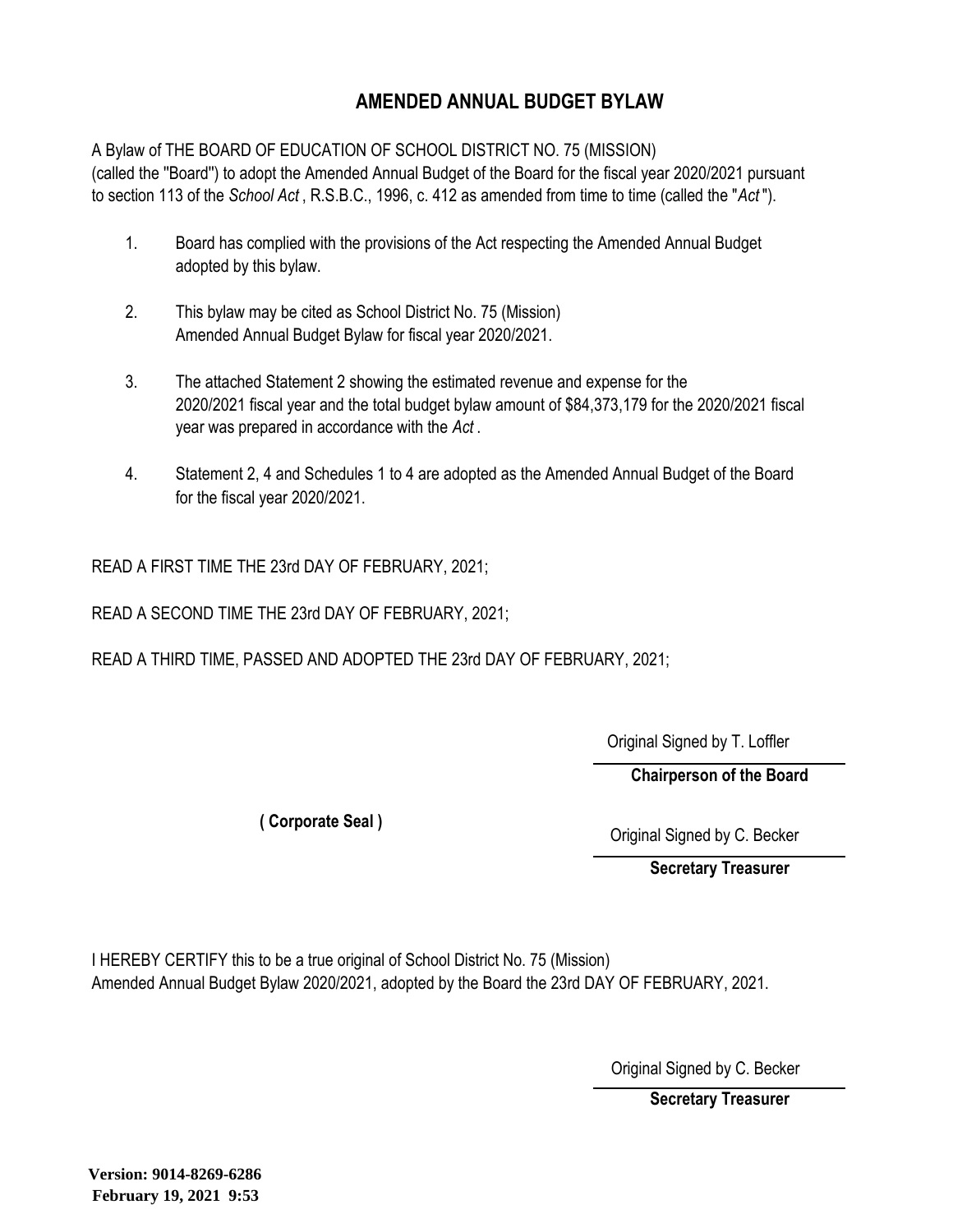Amended Annual Budget - Revenue and Expense Year Ended June 30, 2021

|                                                                                                                                             | 2021 Amended         | 2021                 |
|---------------------------------------------------------------------------------------------------------------------------------------------|----------------------|----------------------|
|                                                                                                                                             | <b>Annual Budget</b> | <b>Annual Budget</b> |
| <b>Ministry Operating Grant Funded FTE's</b>                                                                                                |                      |                      |
| School-Age                                                                                                                                  | 6,301.938            | 6,317.000            |
| Adult                                                                                                                                       | 5.750                | 8.000                |
| <b>Total Ministry Operating Grant Funded FTE's</b>                                                                                          | 6,307.688            | 6,325.000            |
| <b>Revenues</b>                                                                                                                             | \$                   | \$                   |
| <b>Provincial Grants</b>                                                                                                                    |                      |                      |
| Ministry of Education                                                                                                                       | 75,542,976           | 70,875,911           |
| Other                                                                                                                                       | 427,181              | 404,814              |
| Tuition                                                                                                                                     | 1,270,400            | 1,613,000            |
| <b>Other Revenue</b>                                                                                                                        | 2,049,417            | 2,097,647            |
| <b>Rentals and Leases</b>                                                                                                                   | 190,600              | 208,520              |
| <b>Investment Income</b>                                                                                                                    | 65,000               | 95,000               |
| Amortization of Deferred Capital Revenue                                                                                                    | 3,007,060            | 3,002,730            |
| <b>Total Revenue</b>                                                                                                                        | 82,552,634           | 78,297,622           |
| <b>Expenses</b>                                                                                                                             |                      |                      |
| Instruction                                                                                                                                 | 66,109,669           | 62,507,605           |
| <b>District Administration</b>                                                                                                              | 3,291,056            | 3,098,584            |
| <b>Operations and Maintenance</b>                                                                                                           | 13,469,466           | 12,664,281           |
| <b>Transportation and Housing</b>                                                                                                           | 1,202,988            | 1,173,780            |
| <b>Total Expense</b>                                                                                                                        | 84,073,179           | 79,444,250           |
| <b>Net Revenue (Expense)</b>                                                                                                                | (1,520,545)          | (1,146,628)          |
| <b>Budgeted Allocation (Retirement) of Surplus (Deficit)</b>                                                                                | 694,170              | 143,999              |
| <b>Budgeted Surplus (Deficit), for the year</b>                                                                                             | (826,375)            | (1,002,629)          |
| Budgeted Surplus (Deficit), for the year comprised of:<br><b>Operating Fund Surplus (Deficit)</b><br>Special Purpose Fund Surplus (Deficit) |                      |                      |
| Capital Fund Surplus (Deficit)                                                                                                              | (826,375)            | (1,002,629)          |
| <b>Budgeted Surplus (Deficit), for the year</b>                                                                                             | (826,375)            | (1,002,629)          |
|                                                                                                                                             |                      |                      |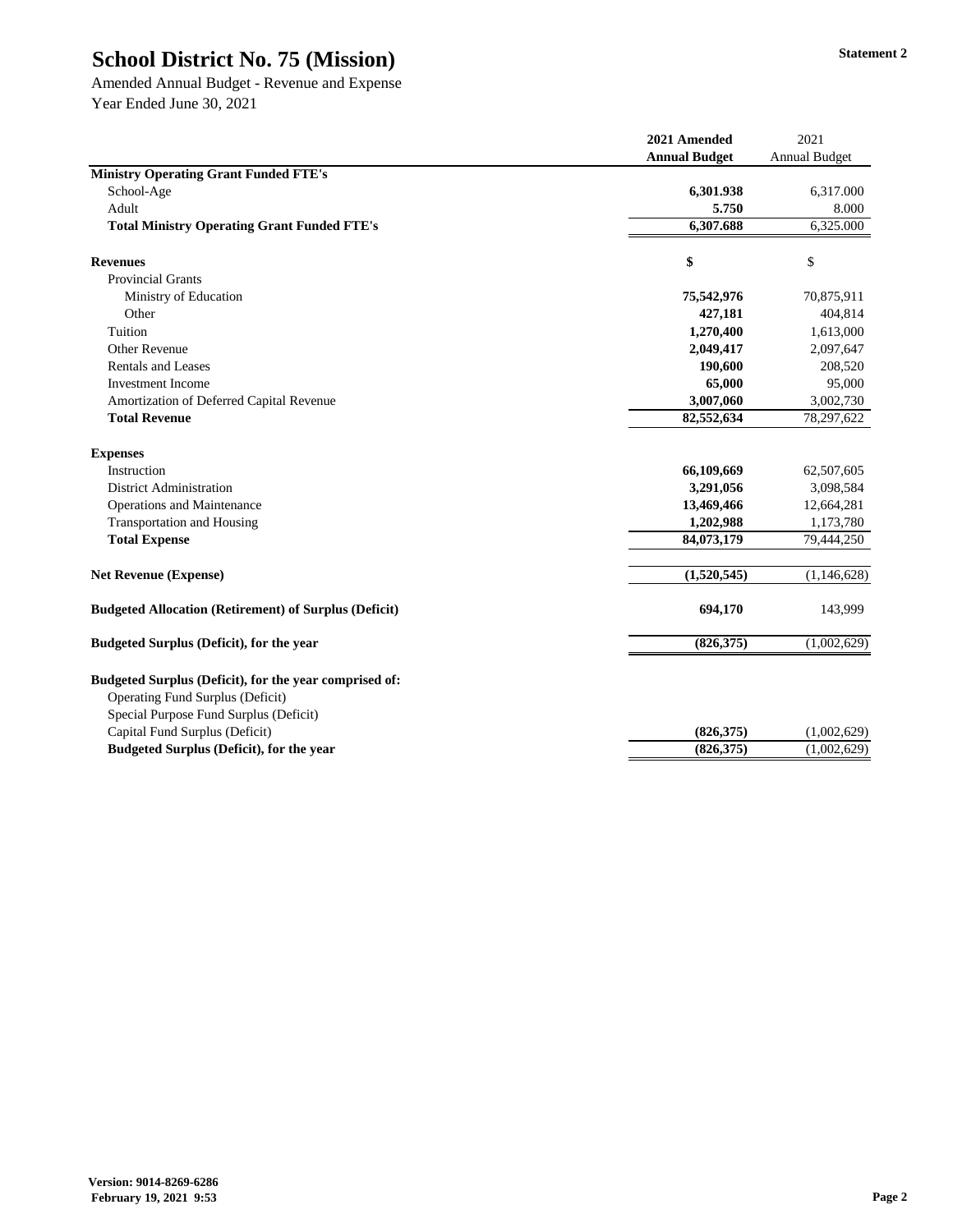Amended Annual Budget - Revenue and Expense Year Ended June 30, 2021

|                                                                     | 2021 Amended         | 2021                 |
|---------------------------------------------------------------------|----------------------|----------------------|
|                                                                     | <b>Annual Budget</b> | <b>Annual Budget</b> |
| <b>Budget Bylaw Amount</b>                                          |                      |                      |
| <b>Operating - Total Expense</b>                                    | 67,779,469           | 67,706,985           |
| Special Purpose Funds - Total Expense                               | 12,260,275           | 7,731,906            |
| Capital Fund - Total Expense                                        | 4,033,435            | 4,005,359            |
| Capital Fund - Tangible Capital Assets Purchased from Local Capital | 300,000              |                      |
| <b>Total Budget Bylaw Amount</b>                                    | 84, 373, 179         | 79,444,250           |
| <b>Approved by the Board</b>                                        |                      |                      |
|                                                                     |                      |                      |
| Original Signed by T. Loffler                                       |                      |                      |
| Signature of the Chairperson of the Board of Education              | Date Signed          |                      |
| Original Signed by A. Wilson                                        |                      |                      |
| Signature of the Superintendent                                     | Date Signed          |                      |

Original Signed by C. Becker

Signature of the Secretary Treasurer

Date Signed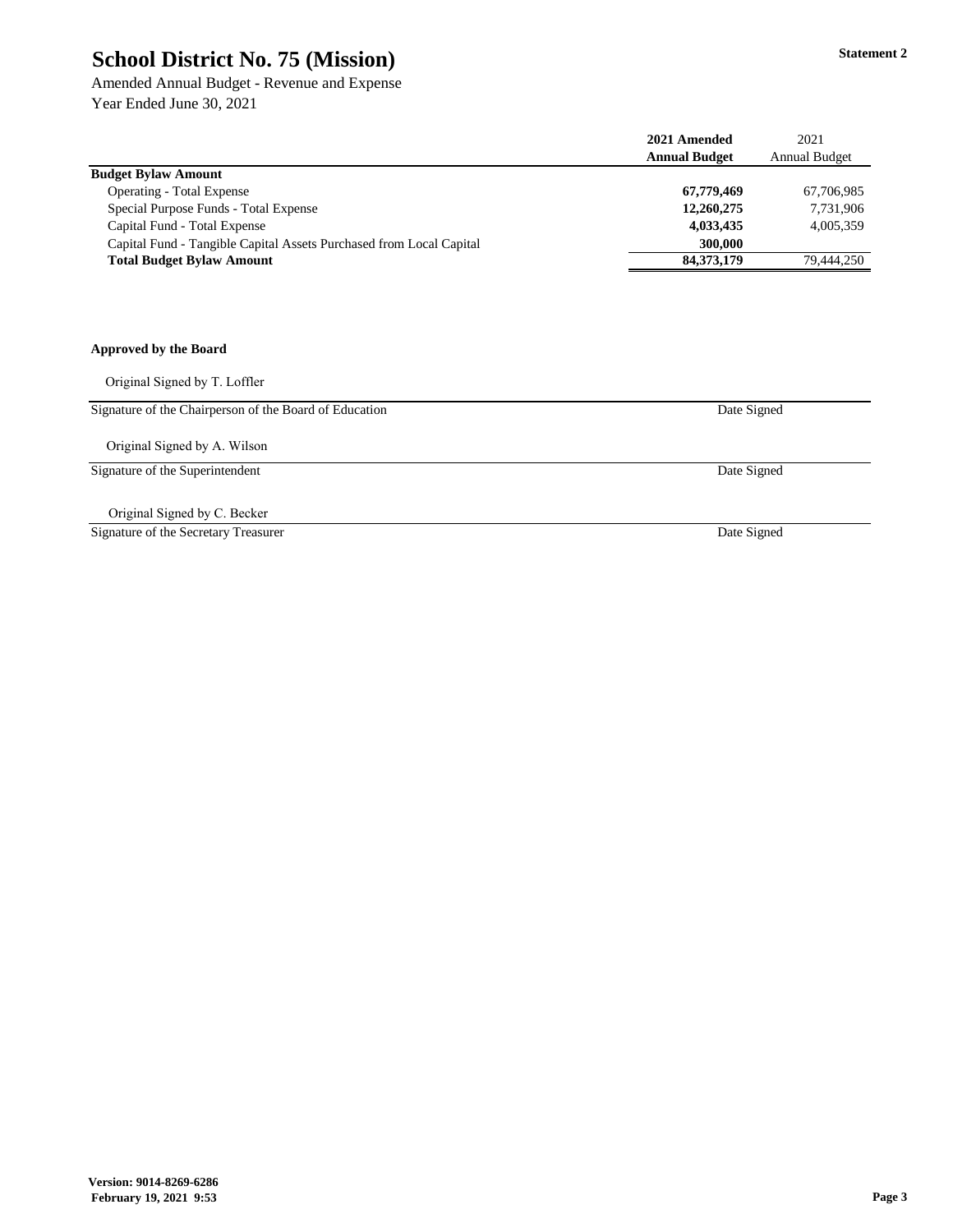**2021 Amended** 2021 **Annual Budget** Annual Budget **\$** \$ **Surplus (Deficit) for the year (1,520,545)** (1,146,628) **Effect of change in Tangible Capital Assets** Acquisition of Tangible Capital Assets From Local Capital **(300,000) (300,000)** From Deferred Capital Revenue **(3,120,790)** (3,365,806) **Total Acquisition of Tangible Capital Assets (3,420,790)** (3,365,806) Amortization of Tangible Capital Assets **4,033,435** 4,005,359 **Total Effect of change in Tangible Capital Assets 612,645** 639,553 Acquisitions of Prepaid Expenses **(200,000)** (200,000) Use of Prepaid Expenses **329,813** 200,000 **129,813** - **(Increase) Decrease in Net Financial Assets (Debt) (778,087)** (507,075)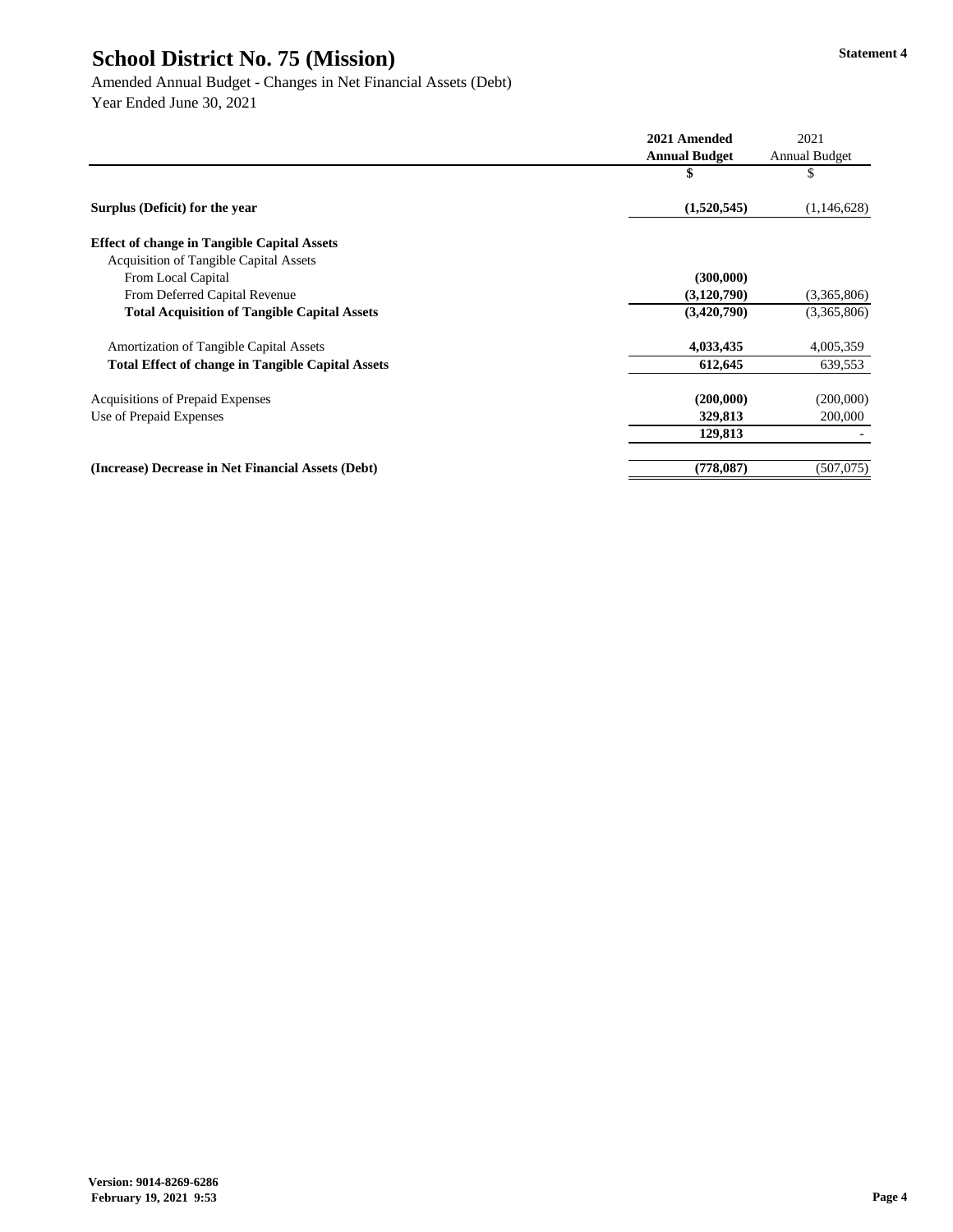Amended Annual Budget - Schedule of Changes in Accumulated Surplus (Deficit) by Fund Year Ended June 30, 2021

|                                                            | <b>Operating</b> | <b>Special Purpose</b> | Capital     | 2021 Amended         |
|------------------------------------------------------------|------------------|------------------------|-------------|----------------------|
|                                                            | <b>Fund</b>      | <b>Fund</b>            | <b>Fund</b> | <b>Annual Budget</b> |
|                                                            | \$               | \$                     |             | \$                   |
| <b>Accumulated Surplus (Deficit), beginning of year</b>    | 1,515,599        |                        | 27,347,859  | 28,863,458           |
| <b>Changes for the year</b>                                |                  |                        |             |                      |
| Net Revenue (Expense) for the year                         | (494, 170)       |                        | (1,026,375) | (1,520,545)          |
| <b>Interfund Transfers</b>                                 |                  |                        |             |                      |
| Local Capital                                              | (200,000)        |                        | 200,000     |                      |
| Net Changes for the year                                   | (694, 170)       |                        | (826, 375)  | (1,520,545)          |
| <b>Budgeted Accumulated Surplus (Deficit), end of year</b> | 821,429          |                        | 26,521,484  | 27,342,913           |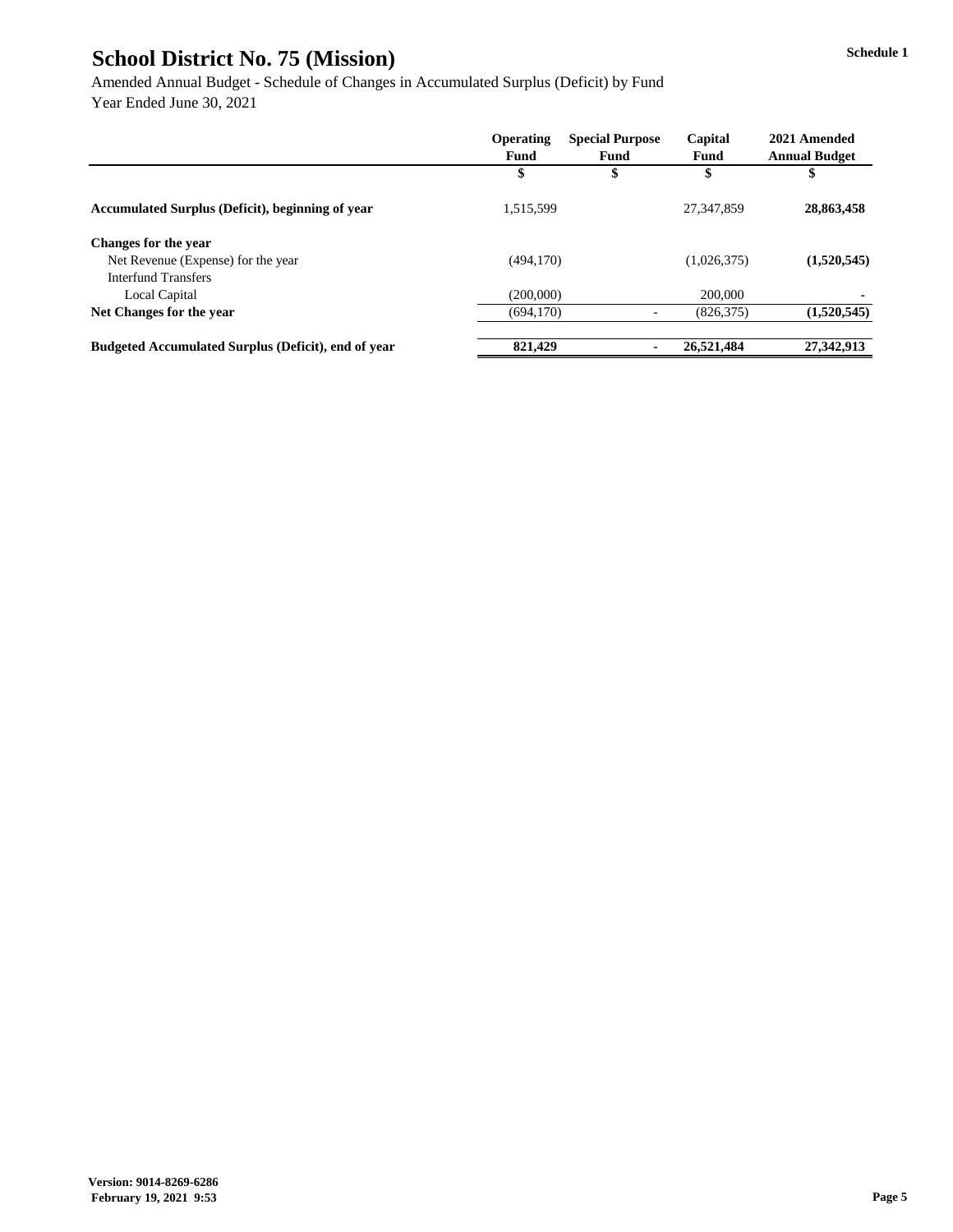#### Amended Annual Budget - Operating Revenue and Expense

|                                                  | 2021 Amended         | 2021          |
|--------------------------------------------------|----------------------|---------------|
|                                                  | <b>Annual Budget</b> | Annual Budget |
|                                                  | \$                   | \$            |
| <b>Revenues</b>                                  |                      |               |
| <b>Provincial Grants</b>                         |                      |               |
| Ministry of Education                            | 65,174,564           | 65,014,938    |
| Other                                            | 305,318              | 303,881       |
| Tuition                                          | 1,270,400            | 1,613,000     |
| <b>Other Revenue</b>                             | 279,417              | 327,647       |
| <b>Rentals and Leases</b>                        | 190,600              | 208,520       |
| <b>Investment Income</b>                         | 65,000               | 95,000        |
| <b>Total Revenue</b>                             | 67,285,299           | 67,562,986    |
| <b>Expenses</b>                                  |                      |               |
| Instruction                                      | 55,479,469           | 55,193,652    |
| <b>District Administration</b>                   | 3,098,206            | 3,014,744     |
| <b>Operations and Maintenance</b>                | 8,024,664            | 8,324,809     |
| <b>Transportation and Housing</b>                | 1,177,130            | 1,173,780     |
| <b>Total Expense</b>                             | 67,779,469           | 67,706,985    |
| <b>Net Revenue (Expense)</b>                     | (494, 170)           | (143,999)     |
| <b>Budgeted Prior Year Surplus Appropriation</b> | 694,170              | 143,999       |
| Net Transfers (to) from other funds              |                      |               |
| <b>Local Capital</b>                             | (200,000)            |               |
| <b>Total Net Transfers</b>                       | (200,000)            |               |
| <b>Budgeted Surplus (Deficit), for the year</b>  | $\blacksquare$       |               |
|                                                  |                      |               |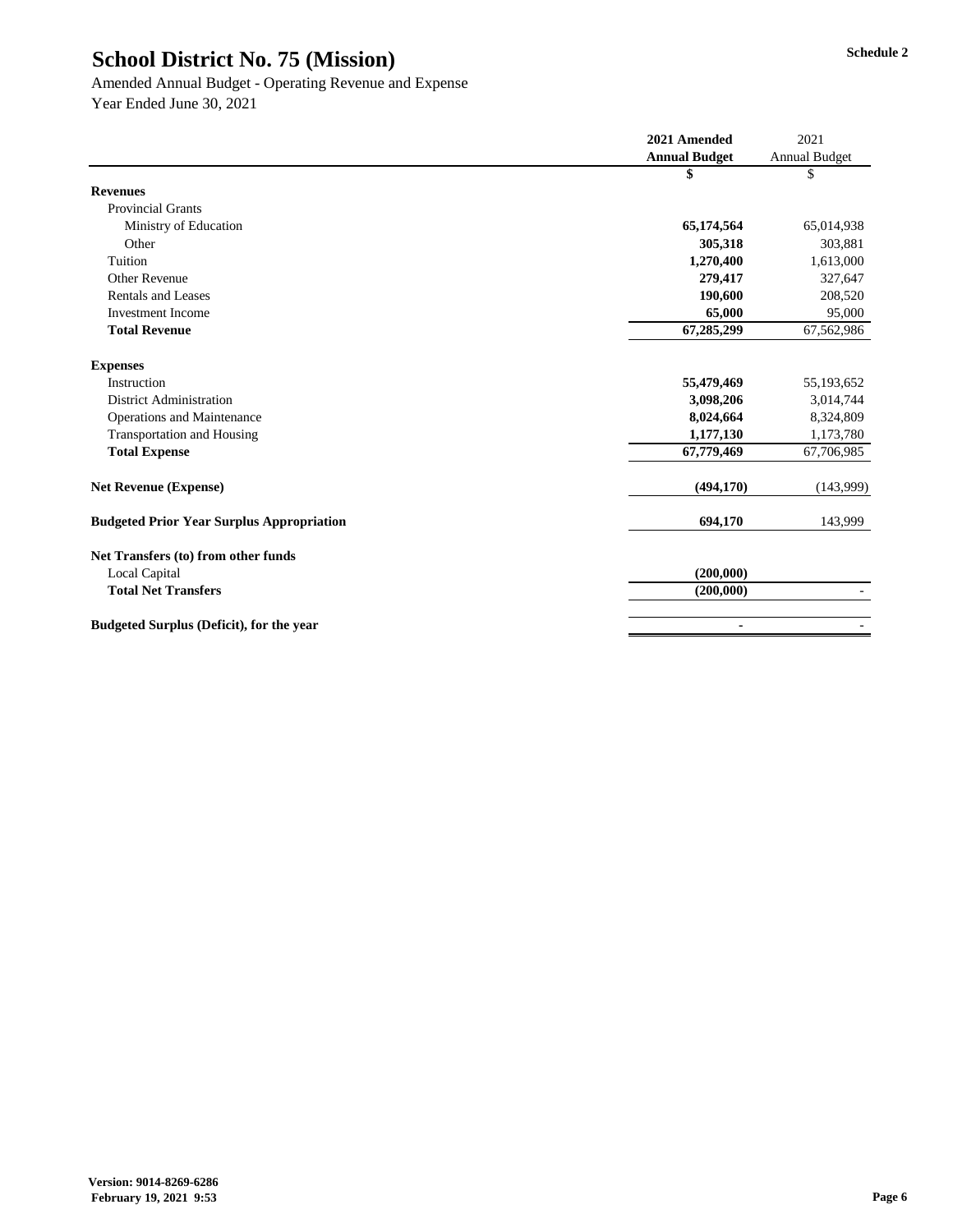|                                                        | 2021 Amended         |                      |
|--------------------------------------------------------|----------------------|----------------------|
|                                                        | <b>Annual Budget</b> | <b>Annual Budget</b> |
|                                                        | \$                   | \$                   |
| <b>Provincial Grants - Ministry of Education</b>       |                      |                      |
| Operating Grant, Ministry of Education                 | 62,534,834           | 62, 267, 727         |
| <b>ISC/LEA Recovery</b>                                | (173, 957)           | (173, 957)           |
| Other Ministry of Education Grants                     |                      |                      |
| Pay Equity                                             | 725,901              | 725,901              |
| <b>Transportation Supplement</b>                       | 188,900              | 188,900              |
| <b>Support Staff Benefits Grant</b>                    | 52,433               |                      |
| <b>Teachers' Labour Settlement Funding</b>             | 1,690,967            | 1,690,967            |
| Early Career Mentorship Funding                        | 140,000              |                      |
| <b>Foundation Skills Assessment Grant</b>              | 13,000               | 13,000               |
| <b>Increased Enrolment Projected</b>                   |                      | 302,400              |
| <b>Early Learning Framework</b>                        | 2,486                |                      |
| <b>Total Provincial Grants - Ministry of Education</b> | 65,174,564           | 65,014,938           |
| <b>Provincial Grants - Other</b>                       | 305,318              | 303,881              |
| <b>Tuition</b>                                         |                      |                      |
| <b>Continuing Education</b>                            | 280,000              | 280,000              |
| <b>International and Out of Province Students</b>      | 990,400              | 1,333,000            |
| <b>Total Tuition</b>                                   | 1,270,400            | 1,613,000            |
| <b>Other Revenues</b>                                  |                      |                      |
| Funding from First Nations                             | 173,957              | 173,957              |
| Miscellaneous                                          |                      |                      |
| Pay for Service - Riverside                            | 5,000                | 20,000               |
| District of Mission - Clarke Theatre                   | 75,460               | 108,690              |
| Other                                                  | 25,000               | 25,000               |
| <b>Total Other Revenue</b>                             | 279,417              | 327,647              |
| <b>Rentals and Leases</b>                              | 190,600              | 208,520              |
| <b>Investment Income</b>                               | 65,000               | 95,000               |
| <b>Total Operating Revenue</b>                         | 67,285,299           | 67,562,986           |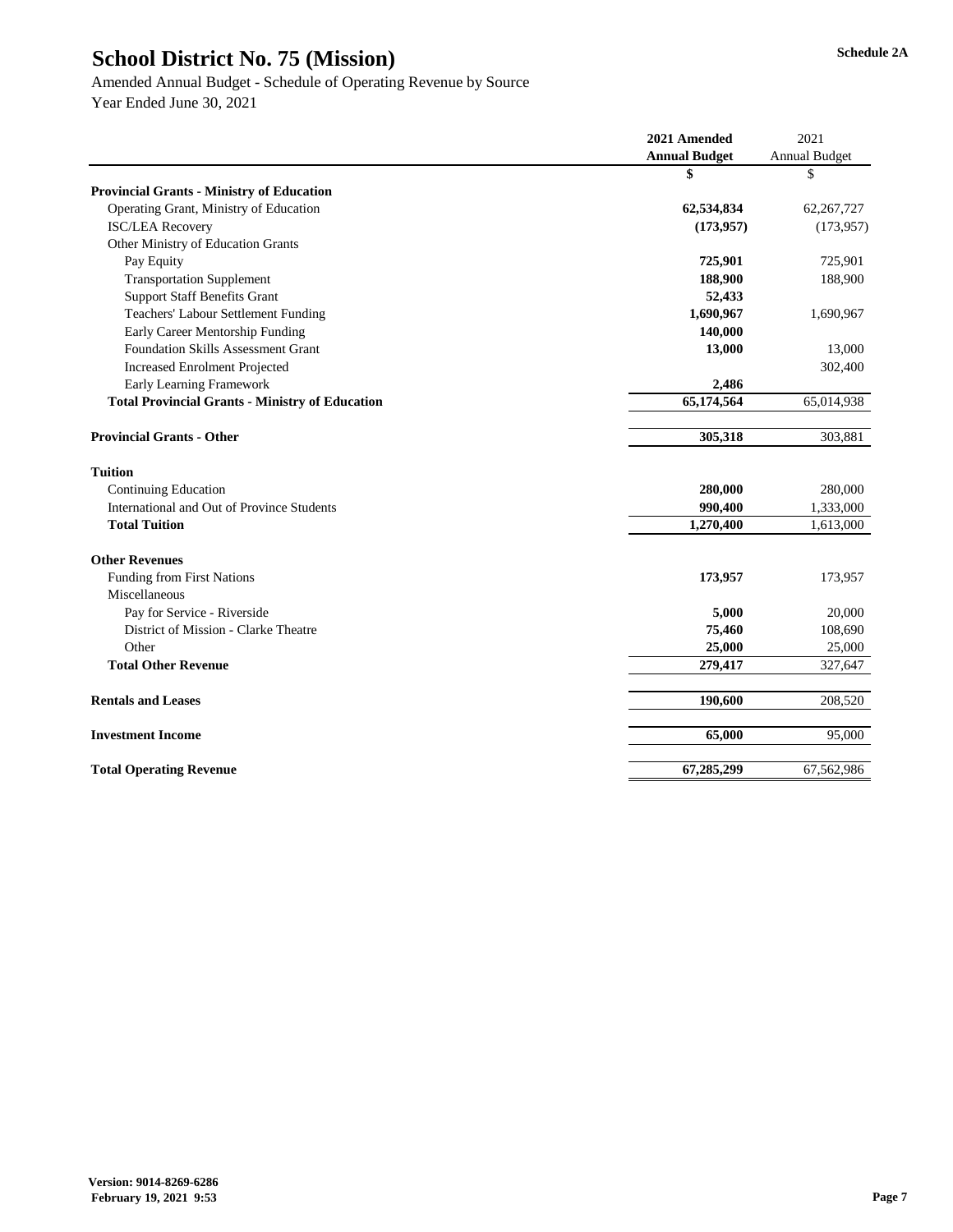|                                     | 2021 Amended         | 2021                 |
|-------------------------------------|----------------------|----------------------|
|                                     | <b>Annual Budget</b> | <b>Annual Budget</b> |
|                                     | \$                   | \$                   |
| <b>Salaries</b>                     |                      |                      |
| Teachers                            | 27,087,854           | 26,891,751           |
| Principals and Vice Principals      | 4,164,471            | 4,129,871            |
| <b>Educational Assistants</b>       | 6,373,800            | 6,352,000            |
| <b>Support Staff</b>                | 7,541,170            | 7,708,840            |
| <b>Other Professionals</b>          | 2,007,624            | 1,924,424            |
| Substitutes                         | 2,315,144            | 2,801,296            |
| <b>Total Salaries</b>               | 49,490,063           | 49,808,182           |
| <b>Employee Benefits</b>            | 11,647,133           | 11,492,716           |
| <b>Total Salaries and Benefits</b>  | 61,137,196           | 61,300,898           |
| <b>Services and Supplies</b>        |                      |                      |
| Services                            | 1,906,090            | 1,965,568            |
| <b>Student Transportation</b>       | 19,000               | 19,000               |
| Professional Development and Travel | 593,840              | 492,118              |
| <b>Rentals and Leases</b>           | 260,158              | 340,158              |
| Dues and Fees                       | 88,100               | 88,100               |
| Insurance                           | 160,000              | 153,000              |
| Supplies                            | 2,430,938            | 2,163,996            |
| <b>Utilities</b>                    | 1,184,147            | 1,184,147            |
| <b>Total Services and Supplies</b>  | 6,642,273            | 6,406,087            |
| <b>Total Operating Expense</b>      | 67,779,469           | 67,706,985           |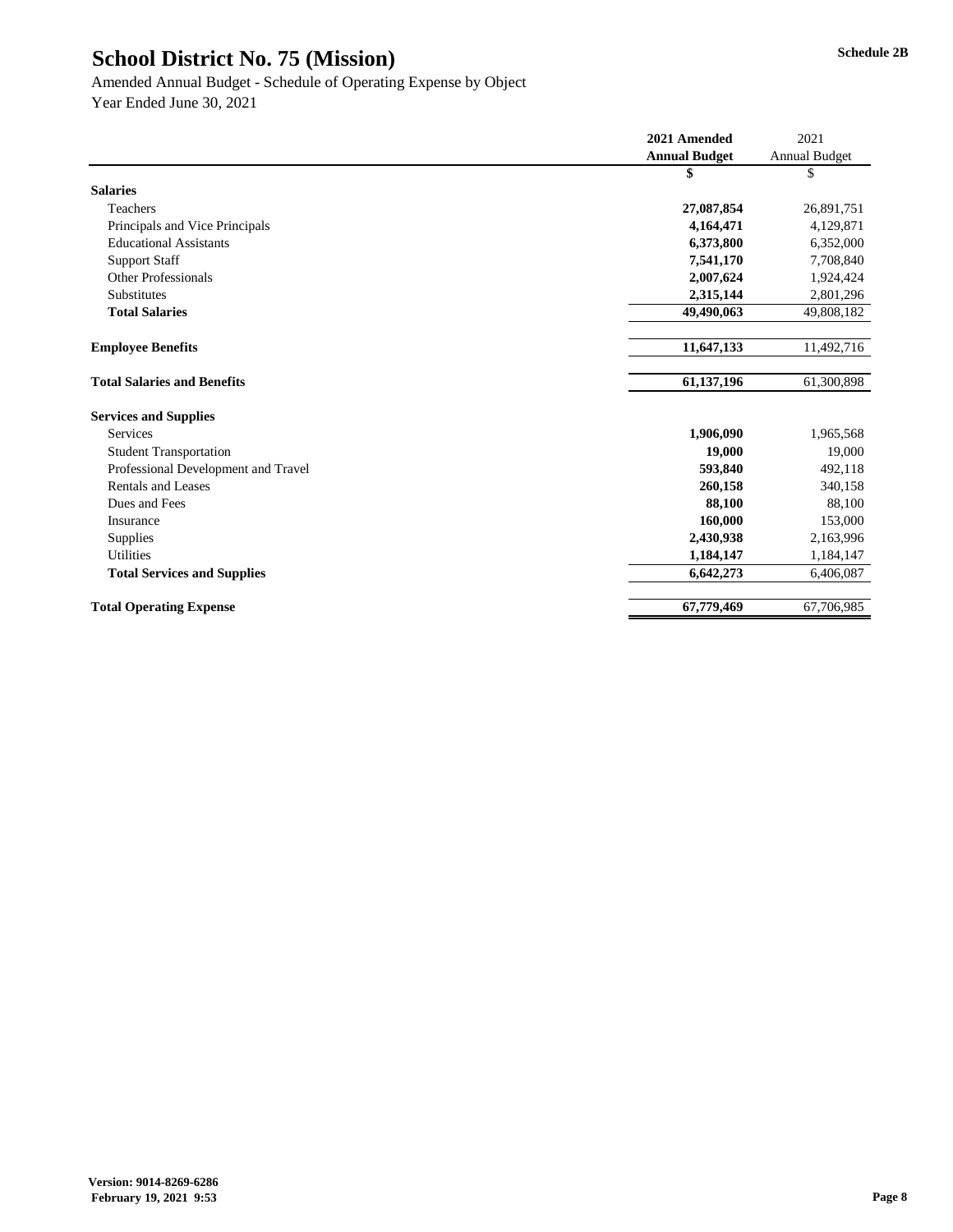### School District No. 75 (Mission) Schedule 2C

Amended Annual Budget - Operating Expense by Function, Program and Object

|                                                 | <b>Teachers</b><br><b>Salaries</b> | <b>Principals and</b><br><b>Vice Principals</b><br><b>Salaries</b> | <b>Educational</b><br><b>Assistants</b><br><b>Salaries</b> | <b>Support</b><br><b>Staff</b><br><b>Salaries</b> | <b>Other</b><br><b>Professionals</b><br><b>Salaries</b> | <b>Substitutes</b><br><b>Salaries</b> | <b>Total</b><br><b>Salaries</b> |
|-------------------------------------------------|------------------------------------|--------------------------------------------------------------------|------------------------------------------------------------|---------------------------------------------------|---------------------------------------------------------|---------------------------------------|---------------------------------|
|                                                 | \$                                 | \$                                                                 | \$                                                         | \$                                                | \$                                                      | \$                                    | \$                              |
| 1 Instruction                                   |                                    |                                                                    |                                                            |                                                   |                                                         |                                       |                                 |
| 1.02 Regular Instruction                        | 21,712,854                         | 902,471                                                            | 51,200                                                     | 351,500                                           |                                                         | 1,684,423                             | 24,702,448                      |
| 1.03 Career Programs                            | 625,700                            | 136,600                                                            | 33,500                                                     | 346,100                                           |                                                         |                                       | 1,141,900                       |
| 1.07 Library Services                           | 1,075,100                          |                                                                    |                                                            |                                                   |                                                         |                                       | 1,075,100                       |
| 1.08 Counselling                                | 891,100                            |                                                                    |                                                            |                                                   |                                                         |                                       | 891,100                         |
| 1.10 Special Education                          | 2,040,900                          |                                                                    | 5,216,600                                                  | 668,270                                           |                                                         | 348,032                               | 8,273,802                       |
| 1.30 English Language Learning                  | 307,900                            | 13,700                                                             | 133,800                                                    |                                                   |                                                         |                                       | 455,400                         |
| 1.31 Indigenous Education                       | 409,500                            | 130,400                                                            | 905,200                                                    | 35,200                                            |                                                         | 10,000                                | 1,490,300                       |
| 1.41 School Administration                      |                                    | 2,858,400                                                          |                                                            | 1,243,100                                         | 75,800                                                  | 56,005                                | 4,233,305                       |
| 1.60 Summer School                              | 24,800                             |                                                                    |                                                            |                                                   |                                                         |                                       | 24,800                          |
| 1.61 Continuing Education                       |                                    |                                                                    |                                                            |                                                   |                                                         |                                       |                                 |
| 1.62 International and Out of Province Students |                                    | 122,900                                                            | 33,500                                                     | 102,000                                           | 60,500                                                  |                                       | 318,900                         |
| 1.64 Other                                      |                                    |                                                                    |                                                            |                                                   | 48,000                                                  |                                       | 48,000                          |
| <b>Total Function 1</b>                         | 27,087,854                         | 4,164,471                                                          | 6,373,800                                                  | 2,746,170                                         | 184,300                                                 | 2,098,460                             | 42,655,055                      |
| <b>4 District Administration</b>                |                                    |                                                                    |                                                            |                                                   |                                                         |                                       |                                 |
| 4.11 Educational Administration                 |                                    |                                                                    |                                                            | 132,600                                           | 547,600                                                 |                                       | 680,200                         |
| 4.40 School District Governance                 |                                    |                                                                    |                                                            |                                                   | 86,213                                                  |                                       | 86,213                          |
| 4.41 Business Administration                    |                                    |                                                                    |                                                            | 430,500                                           | 840,911                                                 | 5,000                                 | 1,276,411                       |
| <b>Total Function 4</b>                         | $\blacksquare$                     | $\blacksquare$                                                     | $\blacksquare$                                             | 563,100                                           | 1,474,724                                               | 5,000                                 | 2,042,824                       |
| <b>5 Operations and Maintenance</b>             |                                    |                                                                    |                                                            |                                                   |                                                         |                                       |                                 |
| 5.41 Operations and Maintenance Administration  |                                    |                                                                    |                                                            | 90,700                                            | 264,900                                                 | 25,000                                | 380,600                         |
| 5.50 Maintenance Operations                     |                                    |                                                                    |                                                            | 3,217,550                                         |                                                         | 186,684                               | 3,404,234                       |
| 5.52 Maintenance of Grounds                     |                                    |                                                                    |                                                            | 265,000                                           |                                                         |                                       | 265,000                         |
| 5.56 Utilities                                  |                                    |                                                                    |                                                            |                                                   |                                                         |                                       |                                 |
| <b>Total Function 5</b>                         | $\blacksquare$                     |                                                                    |                                                            | 3,573,250                                         | 264,900                                                 | 211,684                               | 4,049,834                       |
| <b>7 Transportation and Housing</b>             |                                    |                                                                    |                                                            |                                                   |                                                         |                                       |                                 |
| 7.41 Transportation and Housing Administration  |                                    |                                                                    |                                                            | 28,100                                            | 83,700                                                  |                                       | 111,800                         |
| 7.70 Student Transportation                     |                                    |                                                                    |                                                            | 630,550                                           |                                                         |                                       | 630,550                         |
| 7.73 Housing                                    |                                    |                                                                    |                                                            |                                                   |                                                         |                                       |                                 |
| <b>Total Function 7</b>                         | $\blacksquare$                     | $\blacksquare$                                                     | $\blacksquare$                                             | 658,650                                           | 83,700                                                  | $\blacksquare$                        | 742,350                         |
| <b>9 Debt Services</b>                          |                                    |                                                                    |                                                            |                                                   |                                                         |                                       |                                 |
| <b>Total Function 9</b>                         |                                    | $\blacksquare$                                                     |                                                            |                                                   |                                                         | $\blacksquare$                        |                                 |
| <b>Total Functions 1 - 9</b>                    | 27,087,854                         | 4,164,471                                                          | 6,373,800                                                  | 7,541,170                                         | 2,007,624                                               | 2,315,144                             | 49,490,063                      |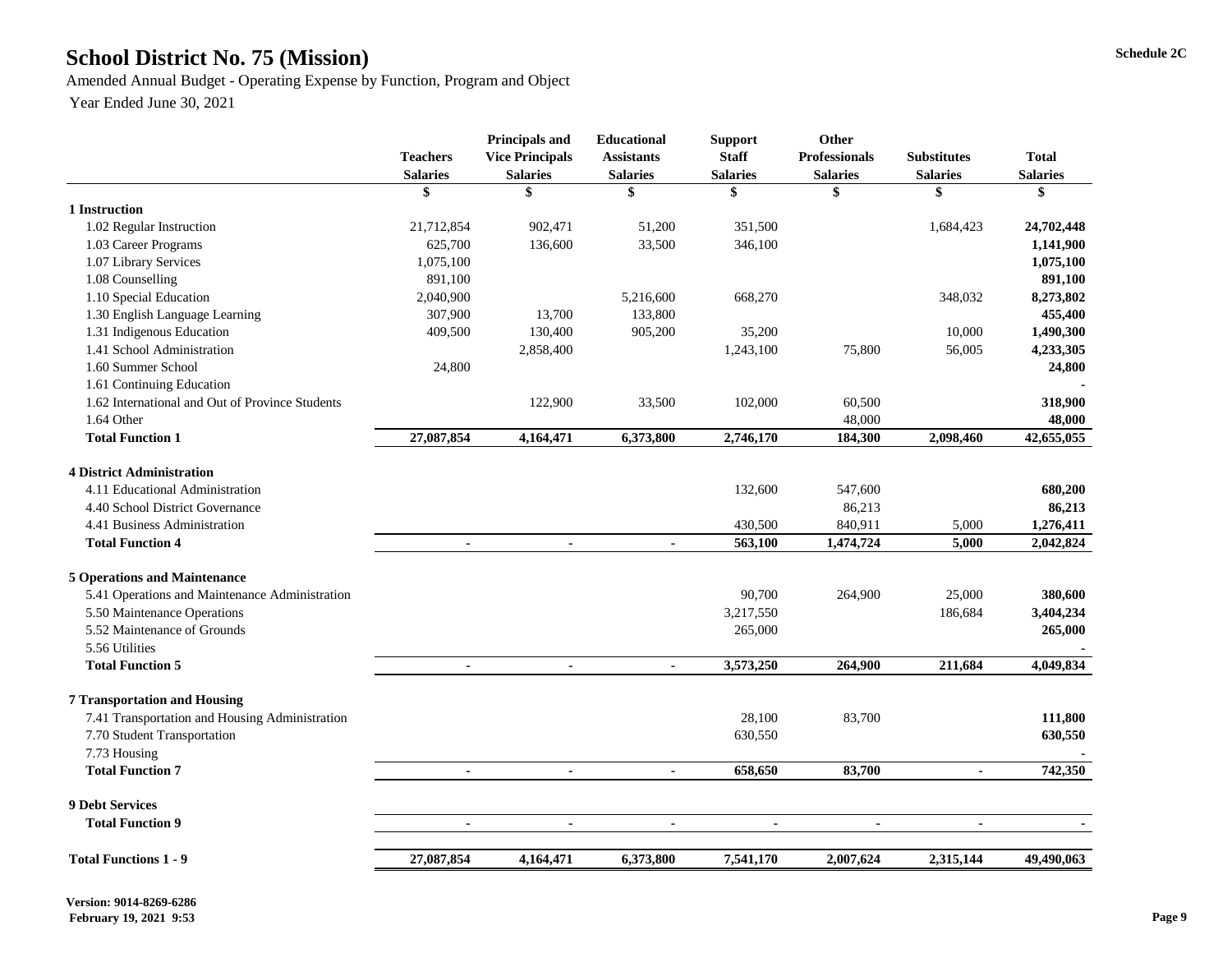### School District No. 75 (Mission) Schedule 2C

Amended Annual Budget - Operating Expense by Function, Program and Object Year Ended June 30, 2021

|                                                 | <b>Total</b>    | <b>Employee</b> | <b>Total Salaries</b> | <b>Services and</b> | 2021 Amended         | 2021                 |
|-------------------------------------------------|-----------------|-----------------|-----------------------|---------------------|----------------------|----------------------|
|                                                 | <b>Salaries</b> | <b>Benefits</b> | and Benefits          | <b>Supplies</b>     | <b>Annual Budget</b> | <b>Annual Budget</b> |
|                                                 |                 |                 |                       |                     |                      | \$                   |
| 1 Instruction                                   |                 |                 |                       |                     |                      |                      |
| 1.02 Regular Instruction                        | 24,702,448      | 5,769,728       | 30,472,176            | 1,535,910           | 32,008,086           | 32,011,488           |
| 1.03 Career Programs                            | 1,141,900       | 276,030         | 1,417,930             | 316,978             | 1,734,908            | 1,638,478            |
| 1.07 Library Services                           | 1,075,100       | 255,920         | 1,331,020             | 42,000              | 1,373,020            | 1,300,150            |
| 1.08 Counselling                                | 891,100         | 212,080         | 1,103,180             | 5,500               | 1,108,680            | 1,289,430            |
| 1.10 Special Education                          | 8,273,802       | 2,017,210       | 10,291,012            | 151,500             | 10,442,512           | 10,247,125           |
| 1.30 English Language Learning                  | 455,400         | 109,260         | 564,660               | 5,000               | 569,660              | 533,020              |
| 1.31 Indigenous Education                       | 1,490,300       | 357,540         | 1,847,840             | 244,526             | 2,092,366            | 1,887,970            |
| 1.41 School Administration                      | 4,233,305       | 940,880         | 5,174,185             | 179,400             | 5,353,585            | 5,331,251            |
| 1.60 Summer School                              | 24,800          | 5,900           | 30,700                |                     | 30,700               | 29,090               |
| 1.61 Continuing Education                       |                 |                 |                       |                     |                      |                      |
| 1.62 International and Out of Province Students | 318,900         | 72,020          | 390,920               | 299,572             | 690,492              | 791,460              |
| 1.64 Other                                      | 48,000          | 9,560           | 57,560                | 17,900              | 75,460               | 134,190              |
| <b>Total Function 1</b>                         | 42,655,055      | 10,026,128      | 52,681,183            | 2,798,286           | 55,479,469           | 55,193,652           |
|                                                 |                 |                 |                       |                     |                      |                      |
| <b>4 District Administration</b>                |                 |                 |                       |                     |                      |                      |
| 4.11 Educational Administration                 | 680,200         | 143,770         | 823,970               | 154,600             | 978,570              | 965,380              |
| 4.40 School District Governance                 | 86,213          | 27,600          | 113,813               | 66,500              | 180,313              | 180,313              |
| 4.41 Business Administration                    | 1,276,411       | 280,590         | 1,557,001             | 382,322             | 1,939,323            | 1,869,051            |
| <b>Total Function 4</b>                         | 2,042,824       | 451,960         | 2,494,784             | 603,422             | 3,098,206            | 3,014,744            |
|                                                 |                 |                 |                       |                     |                      |                      |
| <b>5 Operations and Maintenance</b>             |                 |                 |                       |                     |                      |                      |
| 5.41 Operations and Maintenance Administration  | 380,600         | 78,040          | 458,640               | 254,400             | 713,040              | 647,100              |
| 5.50 Maintenance Operations                     | 3,404,234       | 833,925         | 4,238,159             | 1,385,118           | 5,623,277            | 5,959,262            |
| 5.52 Maintenance of Grounds                     | 265,000         | 68,700          | 333,700               | 170,500             | 504,200              | 534,300              |
| 5.56 Utilities                                  |                 |                 |                       | 1,184,147           | 1,184,147            | 1,184,147            |
| <b>Total Function 5</b>                         | 4,049,834       | 980,665         | 5,030,499             | 2,994,165           | 8,024,664            | 8,324,809            |
| <b>7 Transportation and Housing</b>             |                 |                 |                       |                     |                      |                      |
|                                                 |                 |                 |                       |                     |                      |                      |
| 7.41 Transportation and Housing Administration  | 111,800         | 24,580          | 136,380               | 6,400               | 142,780              | 139,530              |
| 7.70 Student Transportation                     | 630,550         | 163,800         | 794,350               | 240,000             | 1,034,350            | 1,034,250            |
| 7.73 Housing                                    |                 |                 |                       |                     |                      |                      |
| <b>Total Function 7</b>                         | 742,350         | 188,380         | 930,730               | 246,400             | 1,177,130            | 1,173,780            |
| <b>9 Debt Services</b>                          |                 |                 |                       |                     |                      |                      |
| <b>Total Function 9</b>                         | $\blacksquare$  | $\blacksquare$  | $\blacksquare$        | $\blacksquare$      | $\blacksquare$       |                      |
|                                                 |                 |                 |                       |                     |                      |                      |
| <b>Total Functions 1 - 9</b>                    | 49,490,063      | 11,647,133      | 61,137,196            | 6,642,273           | 67,779,469           | 67,706,985           |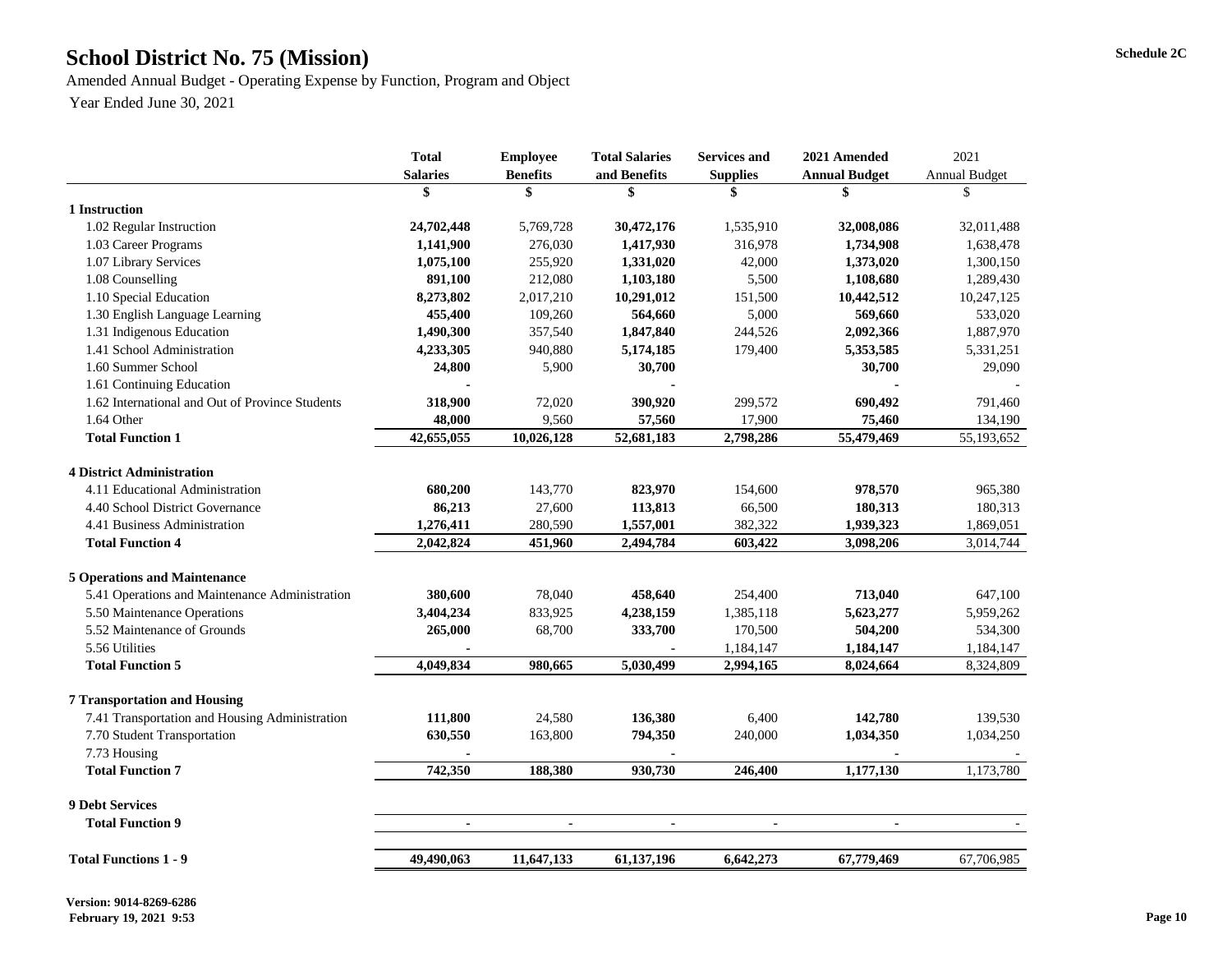#### Amended Annual Budget - Special Purpose Revenue and Expense

|                                                 | 2021 Amended         | 2021                 |
|-------------------------------------------------|----------------------|----------------------|
|                                                 | <b>Annual Budget</b> | <b>Annual Budget</b> |
|                                                 | \$                   | \$                   |
| <b>Revenues</b>                                 |                      |                      |
| <b>Provincial Grants</b>                        |                      |                      |
| Ministry of Education                           | 10,368,412           | 5,860,973            |
| Other                                           | 121,863              | 100,933              |
| <b>Other Revenue</b>                            | 1,770,000            | 1,770,000            |
| <b>Total Revenue</b>                            | 12,260,275           | 7,731,906            |
| <b>Expenses</b>                                 |                      |                      |
| Instruction                                     | 10,630,200           | 7,313,953            |
| <b>District Administration</b>                  | 192,850              | 83,840               |
| <b>Operations and Maintenance</b>               | 1,411,367            | 334,113              |
| <b>Transportation and Housing</b>               | 25,858               |                      |
| <b>Total Expense</b>                            | 12,260,275           | 7,731,906            |
| <b>Budgeted Surplus (Deficit), for the year</b> | $\blacksquare$       |                      |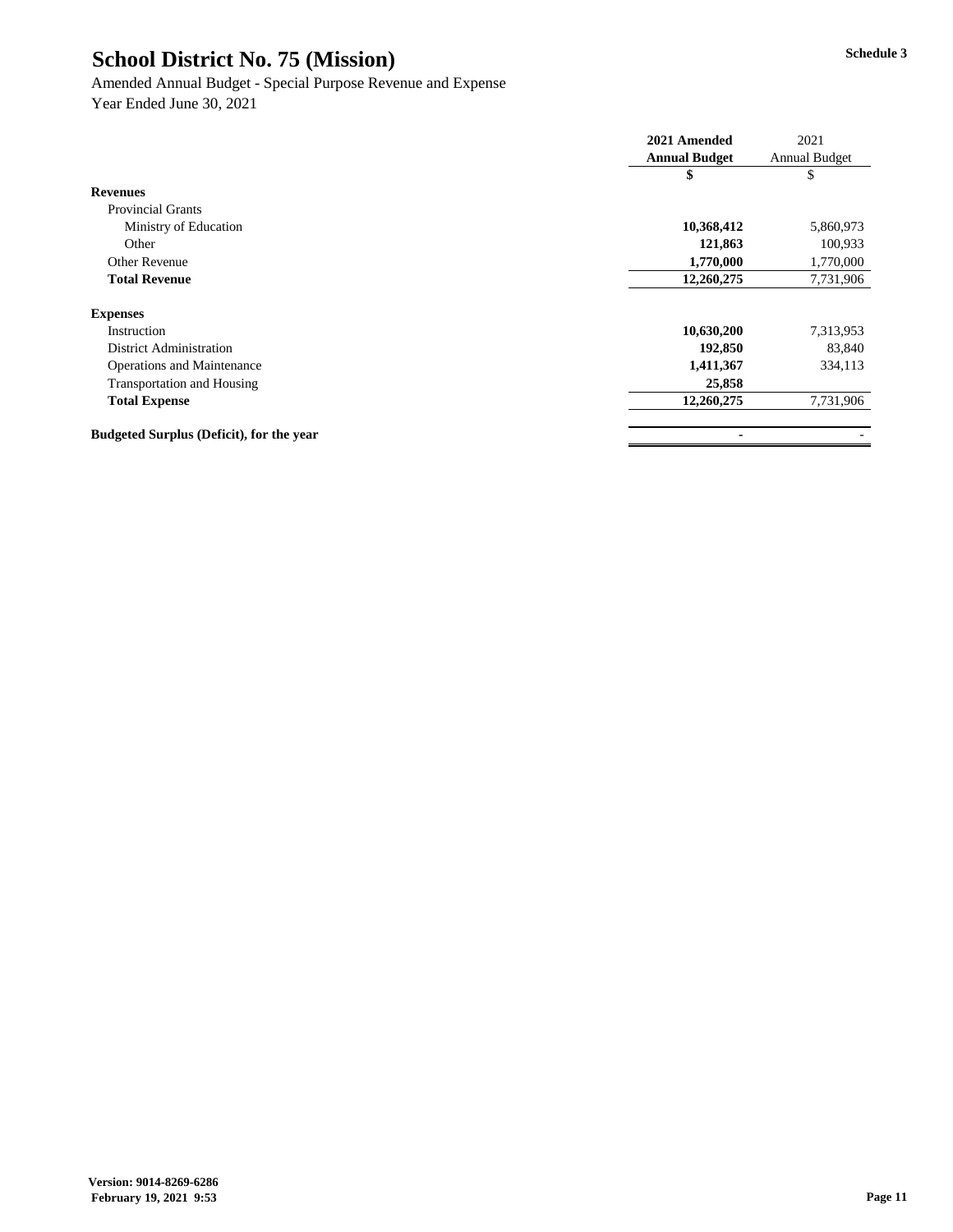#### **Schedule 3A School District No. 75 (Mission)**

Amended Annual Budget - Changes in Special Purpose Funds

|                                           | <b>Annual</b><br><b>Facility</b><br>Grant | <b>Learning</b><br>Improvement<br><b>Fund</b> | Scholarships<br>and<br><b>Bursaries</b> | <b>School</b><br>Generated<br><b>Funds</b> | <b>Strong</b><br><b>Start</b> | Ready,<br>Set,<br>Learn  | <b>OLEP</b> | <b>CommunityLINK Fund - Overhead</b> | <b>Classroom</b><br><b>Enhancement</b> |
|-------------------------------------------|-------------------------------------------|-----------------------------------------------|-----------------------------------------|--------------------------------------------|-------------------------------|--------------------------|-------------|--------------------------------------|----------------------------------------|
|                                           | \$                                        | \$                                            |                                         |                                            | \$                            |                          | \$          |                                      |                                        |
| Deferred Revenue, beginning of year       |                                           |                                               | 80,671                                  | 977,018                                    |                               | 6,073                    | 982         | 12,422                               |                                        |
| <b>Add:</b> Restricted Grants             |                                           |                                               |                                         |                                            |                               |                          |             |                                      |                                        |
| Provincial Grants - Ministry of Education | 249,513                                   | 225,361                                       |                                         |                                            | 160,000                       | 31,850                   | 94,988      | 404,511                              | 259,203                                |
| Provincial Grants - Other                 |                                           |                                               |                                         |                                            |                               |                          |             |                                      |                                        |
| Other                                     |                                           |                                               | 70,000                                  | 1,700,000                                  |                               |                          |             |                                      |                                        |
|                                           | 249,513                                   | 225,361                                       | 70,000                                  | 1,700,000                                  | 160,000                       | 31,850                   | 94,988      | 404,511                              | 259,203                                |
| Less: Allocated to Revenue                | 249,513                                   | 225,361                                       | 70,000                                  | 1,700,000                                  | 160,000                       | 37,923                   | 95,970      | 416,933                              | 259,203                                |
| Deferred Revenue, end of year             | $\sim$                                    | $\blacksquare$                                | 80,671                                  | 977,018                                    | $\sim$                        | $\sim$                   | $\sim$      | $\sim$                               | $\blacksquare$                         |
| <b>Revenues</b>                           |                                           |                                               |                                         |                                            |                               |                          |             |                                      |                                        |
| Provincial Grants - Ministry of Education | 249,513                                   | 225,361                                       |                                         |                                            | 160,000                       | 37,923                   | 95,970      | 416,933                              | 259,203                                |
| <b>Provincial Grants - Other</b>          |                                           |                                               |                                         |                                            |                               |                          |             |                                      |                                        |
| Other Revenue                             |                                           |                                               | 70,000                                  | 1,700,000                                  |                               |                          |             |                                      |                                        |
|                                           | 249,513                                   | 225,361                                       | 70,000                                  | 1,700,000                                  | 160,000                       | 37,923                   | 95,970      | 416,933                              | 259,203                                |
| <b>Expenses</b>                           |                                           |                                               |                                         |                                            |                               |                          |             |                                      |                                        |
| Salaries                                  |                                           |                                               |                                         |                                            |                               |                          |             |                                      |                                        |
| Teachers                                  |                                           |                                               |                                         |                                            |                               |                          |             | 16,310                               |                                        |
| Principals and Vice Principals            |                                           |                                               |                                         |                                            |                               |                          | 44,500      |                                      |                                        |
| <b>Educational Assistants</b>             |                                           | 180,700                                       |                                         |                                            |                               |                          |             | 294,000                              |                                        |
| <b>Support Staff</b>                      | 56,140                                    |                                               |                                         |                                            | 122,360                       |                          |             |                                      | 92,160                                 |
| Substitutes                               |                                           |                                               |                                         |                                            |                               |                          |             |                                      | 117,942                                |
|                                           | 56,140                                    | 180,700                                       |                                         |                                            | 122,360                       | $\overline{\phantom{0}}$ | 44,500      | 310,310                              | 210,102                                |
| <b>Employee Benefits</b>                  | 18,714                                    | 44,661                                        |                                         |                                            | 30,500                        |                          | 9,350       | 76,647                               | 40,731                                 |
| Services and Supplies                     | 174,659                                   |                                               | 70,000                                  | 1,700,000                                  | 7,140                         | 37,923                   | 42,120      | 29,976                               | 8,370                                  |
|                                           | 249,513                                   | 225,361                                       | 70,000                                  | 1,700,000                                  | 160,000                       | 37,923                   | 95,970      | 416,933                              | 259,203                                |
| <b>Net Revenue (Expense)</b>              | $\sim$                                    | $\sim$                                        | $\sim$                                  | $\sim$                                     | $\sim$                        | $\sim$                   | $\sim$      | $\sim$                               | $\sim$                                 |
|                                           |                                           |                                               |                                         |                                            |                               |                          |             |                                      |                                        |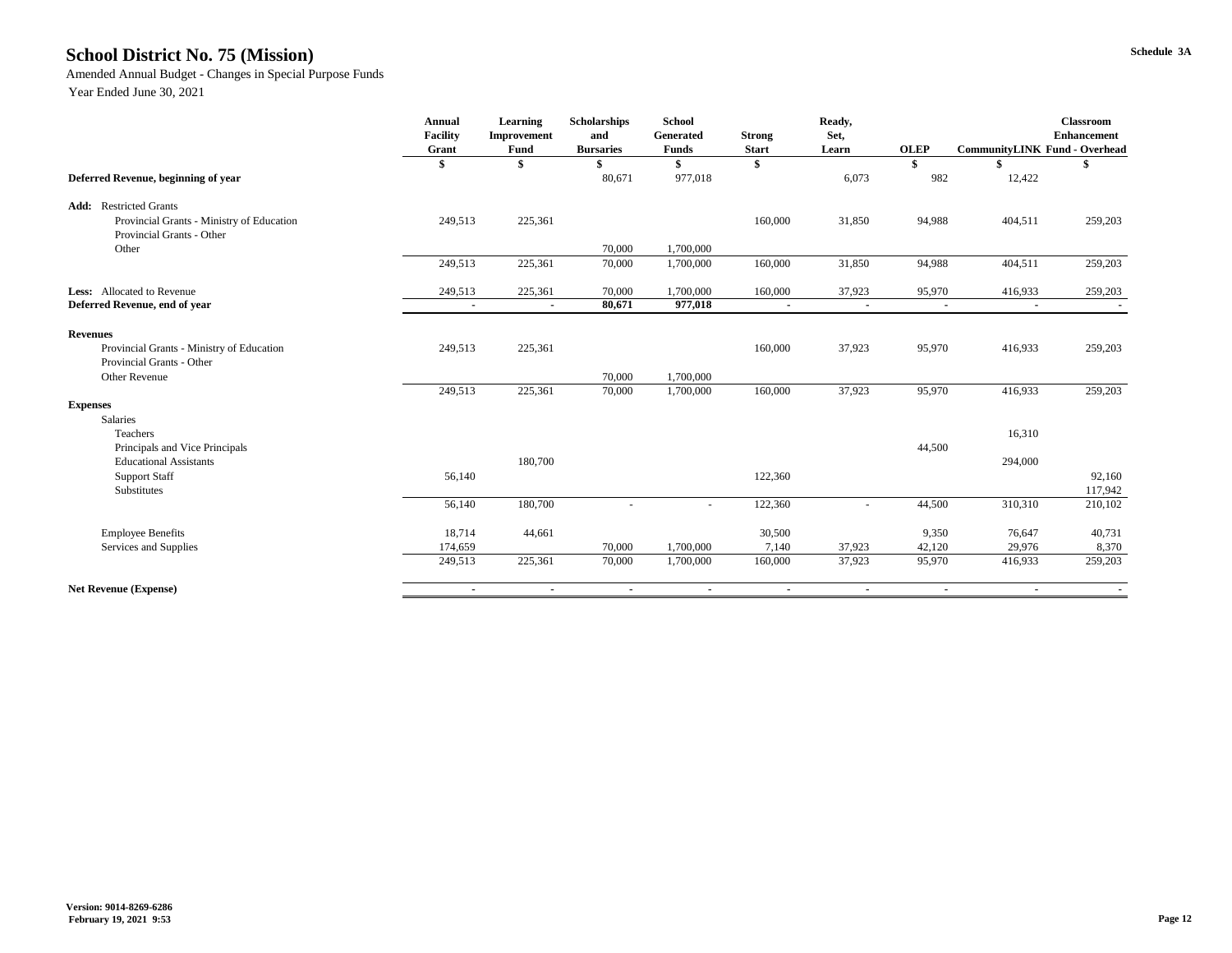#### **Schedule 3A School District No. 75 (Mission)**

Amended Annual Budget - Changes in Special Purpose Funds

|                                                                                                | <b>Classroom</b><br><b>Enhancement</b><br><b>Fund - Staffing</b> | <b>Classroom</b><br><b>Enhancement</b><br><b>Fund - Remedies</b> | <b>First Nation</b><br><b>Student</b><br><b>Transportation</b> | <b>Mental</b><br><b>Health</b><br>in Schools | <b>Changing</b><br><b>Results for</b><br><b>Young Children School Grant</b> | <b>Safe Return</b><br>to | <b>Federal Safe</b><br><b>Return to</b><br><b>Class Fund</b> | <b>BEST</b>    | <b>POPFASD</b><br><b>C.A.R.S.</b> |
|------------------------------------------------------------------------------------------------|------------------------------------------------------------------|------------------------------------------------------------------|----------------------------------------------------------------|----------------------------------------------|-----------------------------------------------------------------------------|--------------------------|--------------------------------------------------------------|----------------|-----------------------------------|
|                                                                                                |                                                                  |                                                                  |                                                                | \$                                           |                                                                             |                          |                                                              | \$             |                                   |
| Deferred Revenue, beginning of year                                                            |                                                                  |                                                                  | 25,858                                                         | 22,270                                       |                                                                             |                          |                                                              | 20,000         | 3,486                             |
| <b>Add:</b> Restricted Grants                                                                  |                                                                  |                                                                  |                                                                |                                              |                                                                             |                          |                                                              |                |                                   |
| Provincial Grants - Ministry of Education<br><b>Provincial Grants - Other</b><br>Other         | 5,223,201                                                        | 642,720                                                          |                                                                | 52,000                                       | 11,250                                                                      | 484,741                  | 2,461,469                                                    |                |                                   |
|                                                                                                | 5,223,201                                                        | 642,720                                                          | $\overline{\phantom{0}}$                                       | 52,000                                       | 11,250                                                                      | 484,741                  | 2,461,469                                                    |                |                                   |
| <b>Less:</b> Allocated to Revenue                                                              | 5,223,201                                                        | 642,720                                                          | 25,858                                                         | 74,270                                       | 11,250                                                                      | 484,741                  | 2,461,469                                                    |                | 3,486                             |
| Deferred Revenue, end of year                                                                  | $\blacksquare$                                                   | $\blacksquare$                                                   | $\sim$                                                         | $\sim$                                       | $\sim$                                                                      | $\blacksquare$           | $\blacksquare$                                               | 20,000         |                                   |
| <b>Revenues</b>                                                                                |                                                                  |                                                                  |                                                                |                                              |                                                                             |                          |                                                              |                |                                   |
| Provincial Grants - Ministry of Education<br>Provincial Grants - Other<br><b>Other Revenue</b> | 5,223,201                                                        | 642,720                                                          | 25,858                                                         | 74,270                                       | 11,250                                                                      | 484,741                  | 2,461,469                                                    |                | 3,486                             |
|                                                                                                | 5,223,201                                                        | 642,720                                                          | 25,858                                                         | 74,270                                       | 11,250                                                                      | 484,741                  | 2,461,469                                                    |                | 3,486                             |
| <b>Expenses</b><br>Salaries                                                                    |                                                                  |                                                                  |                                                                |                                              |                                                                             |                          |                                                              |                |                                   |
| Teachers<br>Principals and Vice Principals                                                     | 4,220,770                                                        |                                                                  |                                                                | 19,700                                       |                                                                             |                          | 1,166,728                                                    |                |                                   |
| <b>Educational Assistants</b>                                                                  |                                                                  |                                                                  |                                                                |                                              |                                                                             |                          | 215,654                                                      |                |                                   |
| <b>Support Staff</b><br>Substitutes                                                            |                                                                  |                                                                  |                                                                |                                              |                                                                             | 205,894                  | 218,063                                                      |                |                                   |
|                                                                                                | 4,220,770                                                        |                                                                  | $\overline{\phantom{a}}$                                       | 19,700                                       | $\overline{\phantom{a}}$                                                    | 205,894                  | 1,600,445                                                    |                |                                   |
| <b>Employee Benefits</b>                                                                       | 1,002,431                                                        |                                                                  |                                                                | 4,140                                        |                                                                             | 51,473                   | 400,111                                                      |                |                                   |
| Services and Supplies                                                                          | 5,223,201                                                        | 642,720<br>642,720                                               | 25,858<br>25,858                                               | 50,430<br>74,270                             | 11,250<br>11,250                                                            | 227,374<br>484,741       | 460,913<br>2,461,469                                         |                | 3,486<br>3,486                    |
| <b>Net Revenue (Expense)</b>                                                                   | $\sim$                                                           | $\sim$                                                           | $\sim$                                                         | $\sim$                                       | $\sim$                                                                      | $\sim$                   | $\sim$                                                       | $\blacksquare$ | $\sim$                            |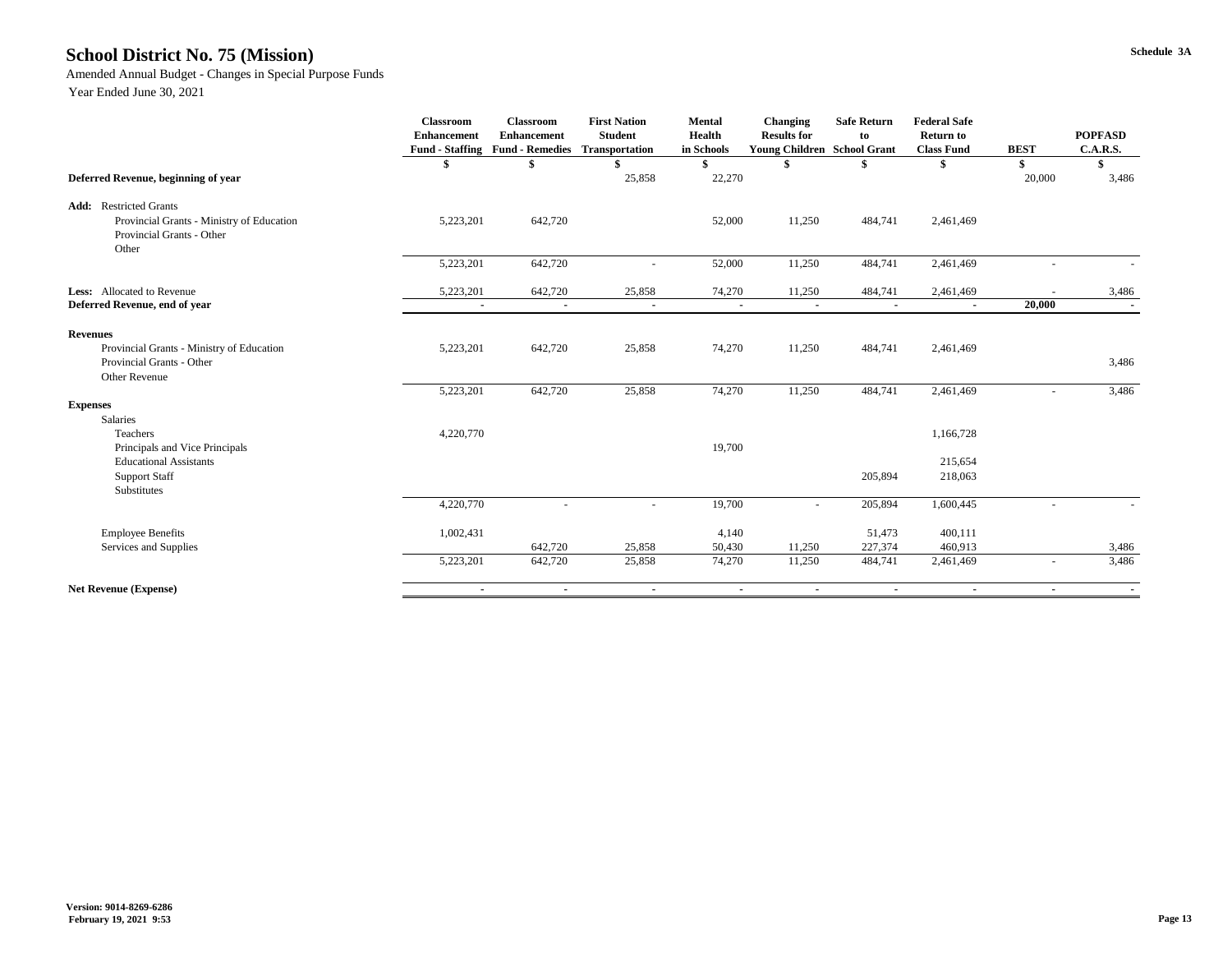#### **Schedule 3A School District No. 75 (Mission)**

Amended Annual Budget - Changes in Special Purpose Funds

|                                           | <b>MCFD</b>        | <b>MCFD</b>         |              |
|-------------------------------------------|--------------------|---------------------|--------------|
|                                           | <b>Early Years</b> | <b>Middle Years</b> | <b>TOTAL</b> |
|                                           | \$                 | \$                  | \$           |
| Deferred Revenue, beginning of year       | 33,692             | 8,985               | 1,191,457    |
| <b>Add:</b> Restricted Grants             |                    |                     |              |
| Provincial Grants - Ministry of Education |                    |                     | 10,300,807   |
| Provincial Grants - Other                 | 82,933             | 13,500              | 96,433       |
| Other                                     |                    |                     | 1,770,000    |
|                                           | 82,933             | 13,500              | 12,167,240   |
| <b>Less:</b> Allocated to Revenue         | 95,892             | 22,485              | 12,260,275   |
| Deferred Revenue, end of year             | 20,733             |                     | 1,098,422    |
| <b>Revenues</b>                           |                    |                     |              |
| Provincial Grants - Ministry of Education |                    |                     | 10,368,412   |
| Provincial Grants - Other                 | 95,892             | 22,485              | 121,863      |
| <b>Other Revenue</b>                      |                    |                     | 1,770,000    |
|                                           | 95,892             | 22,485              | 12,260,275   |
| <b>Expenses</b>                           |                    |                     |              |
| <b>Salaries</b>                           |                    |                     |              |
| Teachers                                  |                    |                     | 5,403,808    |
| Principals and Vice Principals            |                    |                     | 64,200       |
| <b>Educational Assistants</b>             |                    |                     | 690,354      |
| <b>Support Staff</b>                      | 53,889             |                     | 748,506      |
| Substitutes                               |                    |                     | 117,942      |
|                                           | 53,889             |                     | 7,024,810    |
| <b>Employee Benefits</b>                  | 13,338             |                     | 1,692,096    |
| Services and Supplies                     | 28,665             | 22,485              | 3,543,369    |
|                                           | 95,892             | 22,485              | 12,260,275   |
| <b>Net Revenue (Expense)</b>              | $\blacksquare$     | $\blacksquare$      |              |